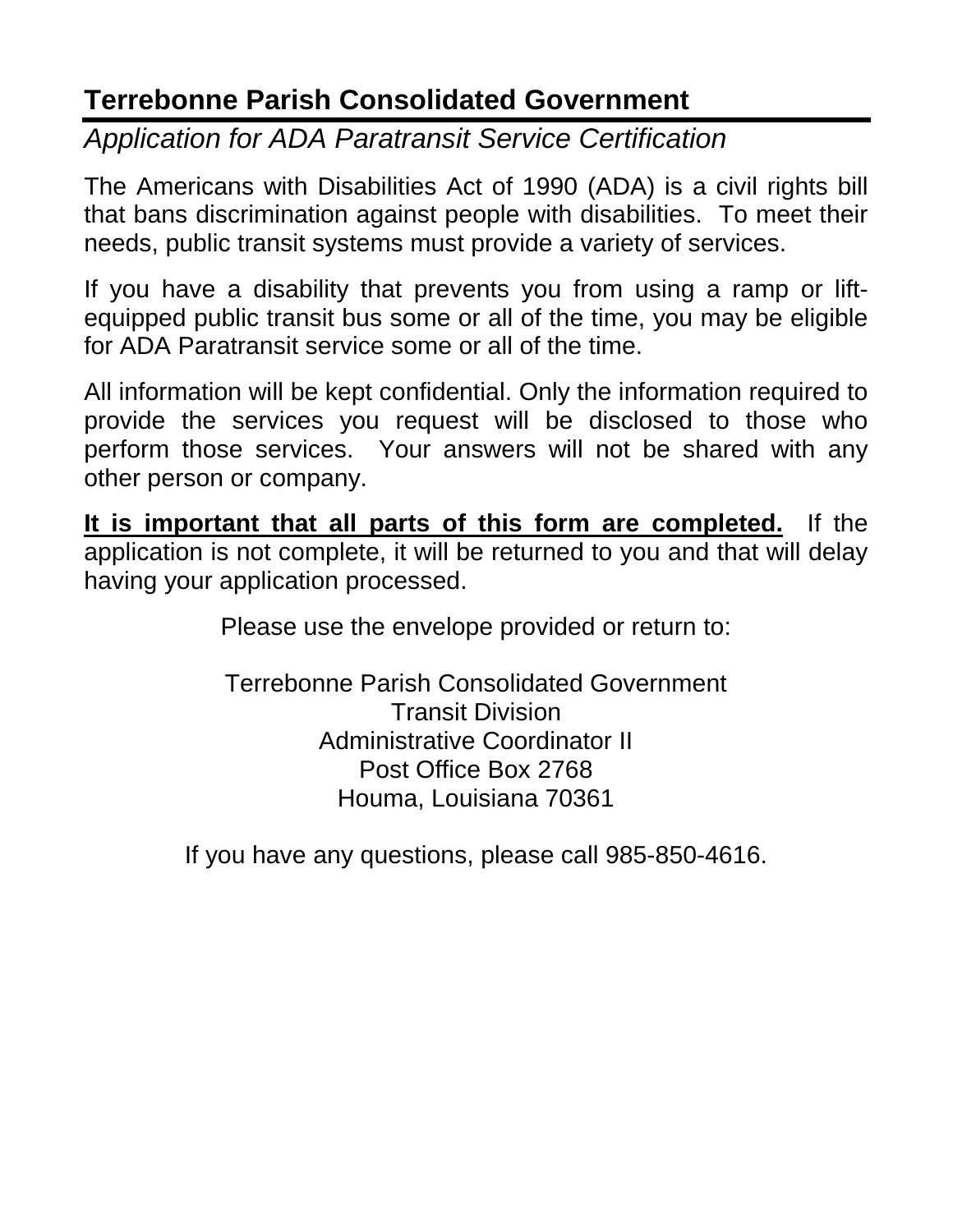## **SECTION 1. PERSONAL INFORMATION**

*PLEASE PRINT*

| <b>Last Name</b>                                                                        | <b>First Name</b>    | Initial |
|-----------------------------------------------------------------------------------------|----------------------|---------|
| <b>Physical Address</b>                                                                 | City                 | Zip     |
| Mailing Address (if different)                                                          | City                 | Zip     |
| Date of Birth:                                                                          |                      |         |
| $\frac{1}{\sqrt{2}}$                                                                    | Male $\Box$ Female   | $\Box$  |
| Daytime Phone                                                                           | <b>Evening Phone</b> |         |
| TDD <sup>*</sup>                                                                        |                      |         |
| Language Ability (please check all that apply)<br>$\Box$ English $\Box$ Other (specify) |                      |         |
| <b>Emergency Contact Name</b>                                                           | Relationship         |         |
| Daytime Phone                                                                           | <b>Evening Phone</b> |         |
| * Telecommunications Device for the Deaf                                                |                      |         |

Email Address (optional)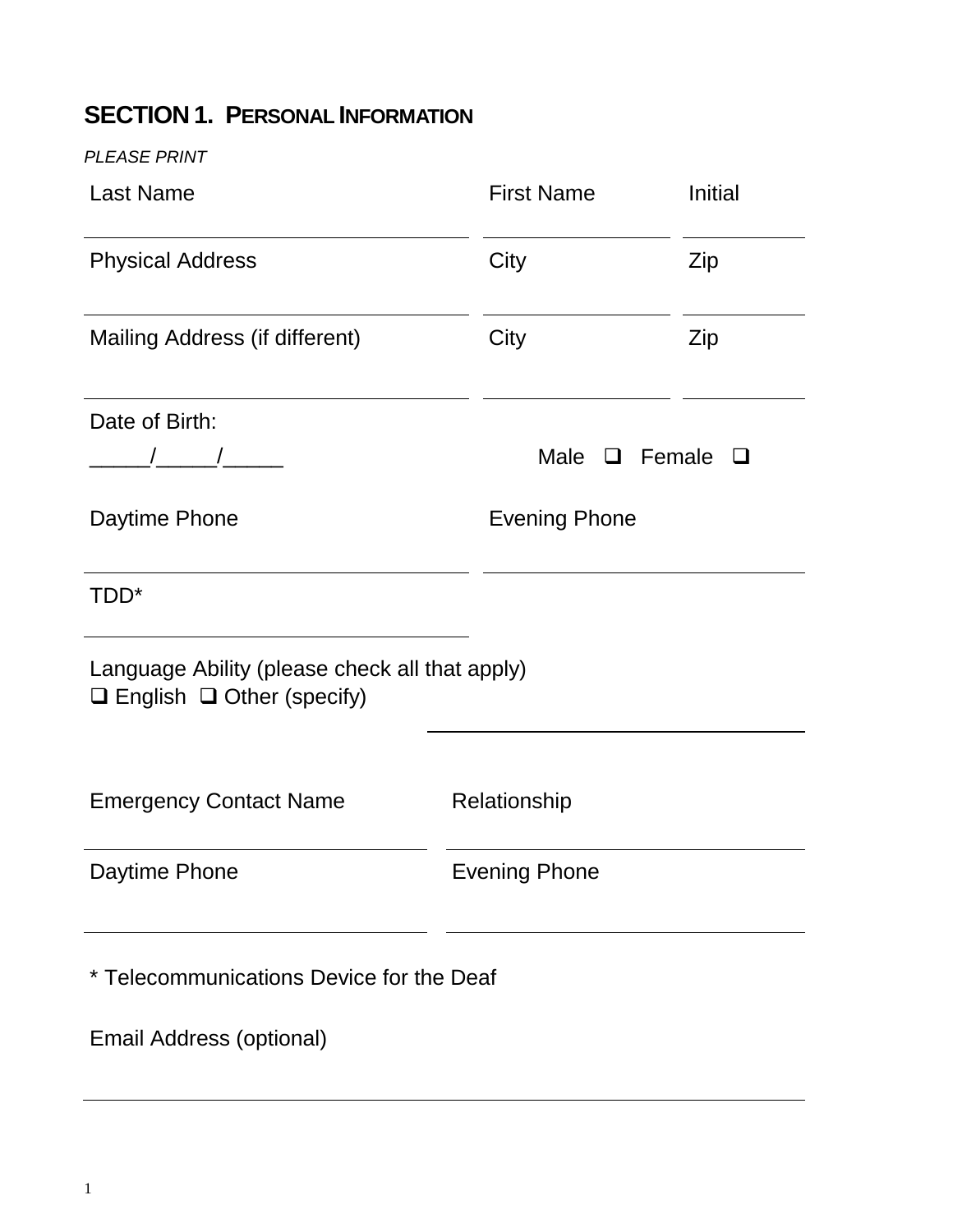#### **SECTION2. MOBILITY INFORMATION**

1. Which of these mobility aids or equipment do you use to help you get to where you need to go? (Please check all that apply to you.)

|    | $\Omega$ | None                                                                              |                      |                                                                                                                                                                        |   |                                                                                  |  |
|----|----------|-----------------------------------------------------------------------------------|----------------------|------------------------------------------------------------------------------------------------------------------------------------------------------------------------|---|----------------------------------------------------------------------------------|--|
|    | O        | Cane                                                                              | $\Omega$             | <b>Manual Wheelchair</b>                                                                                                                                               | Ő | Service Dog                                                                      |  |
|    | $\Omega$ | <b>White Cane</b>                                                                 | $\Omega$             | Power Wheelchair                                                                                                                                                       | O | <b>Picture Board</b>                                                             |  |
|    | $\Omega$ | Walker                                                                            | $\Omega$             | Powered<br>Scooter/Cart                                                                                                                                                | O | Alphabet Board                                                                   |  |
|    | $\Omega$ | Crutches                                                                          | $\overline{O}$       | Portable Oxygen                                                                                                                                                        |   |                                                                                  |  |
|    | O        | Other                                                                             |                      |                                                                                                                                                                        |   |                                                                                  |  |
| 2. |          |                                                                                   |                      |                                                                                                                                                                        |   | Using a mobility aid or on your own, how many blocks can you go on level ground? |  |
|    | $\Omega$ | Less than 2<br>$\Omega$                                                           | $2$ to 4             | $\mathbf O$<br>More than 4                                                                                                                                             |   |                                                                                  |  |
| 3. |          |                                                                                   |                      | If you were to ride the <i>fixed-route bus</i> would you need the assistance of another?<br>If answered Always or Sometime, then explain reason for assistance in box. |   |                                                                                  |  |
|    | O        | Always $\leftleftarrows$                                                          | O                    | To help me get to or from the bus stop.                                                                                                                                |   |                                                                                  |  |
|    |          | O Sometimes $\Leftarrow$                                                          | O                    | To help me get on or off the bus                                                                                                                                       |   |                                                                                  |  |
|    | O        | No                                                                                | O                    | Other                                                                                                                                                                  |   |                                                                                  |  |
| 4. |          |                                                                                   |                      | Have you ever had any training to learn how to use the fixed-route transit bus?<br>If answered yes, then provide additional information in box.                        |   |                                                                                  |  |
|    | O        | Yes $\Leftarrow$                                                                  | The training was at: |                                                                                                                                                                        |   |                                                                                  |  |
|    |          |                                                                                   |                      | O<br><b>General Bus Travel</b>                                                                                                                                         |   |                                                                                  |  |
|    |          |                                                                                   |                      | O<br>How to ride specific routes                                                                                                                                       |   |                                                                                  |  |
|    |          |                                                                                   | $\mathbf O$          | I finished the training                                                                                                                                                |   |                                                                                  |  |
|    |          |                                                                                   | $\Omega$             | I did not complete the training                                                                                                                                        |   |                                                                                  |  |
|    | $\Omega$ | No                                                                                |                      |                                                                                                                                                                        |   |                                                                                  |  |
|    | O        |                                                                                   |                      | No, but I am interested in learning more about the travel training program.                                                                                            |   |                                                                                  |  |
| 5. |          | If you are found eligible for paratransit services, check appropriate statements. |                      |                                                                                                                                                                        |   |                                                                                  |  |
|    | O        |                                                                                   |                      | I am able to meet the van at the curb at my home without assistance.                                                                                                   |   |                                                                                  |  |
|    | O        |                                                                                   |                      | I need assistance from my door to the van at the curb.                                                                                                                 |   |                                                                                  |  |
|    | O        |                                                                                   |                      | I need assistance from the van to the door of my destination.                                                                                                          |   |                                                                                  |  |
|    | O        | I would sometimes need assistance to or from the van when,                        |                      |                                                                                                                                                                        |   |                                                                                  |  |
|    |          |                                                                                   |                      |                                                                                                                                                                        |   |                                                                                  |  |

ο I will notify Good Earth Transit when booking my trip if I need additional assistance beyond the curb.

\_\_\_\_\_\_\_\_\_\_\_\_\_\_\_\_\_\_\_\_\_\_\_\_\_\_\_\_\_\_\_\_\_\_\_\_\_\_\_\_\_\_\_\_\_\_\_\_\_\_\_\_\_\_\_\_\_

ο Explain why and when you will need additional assistance.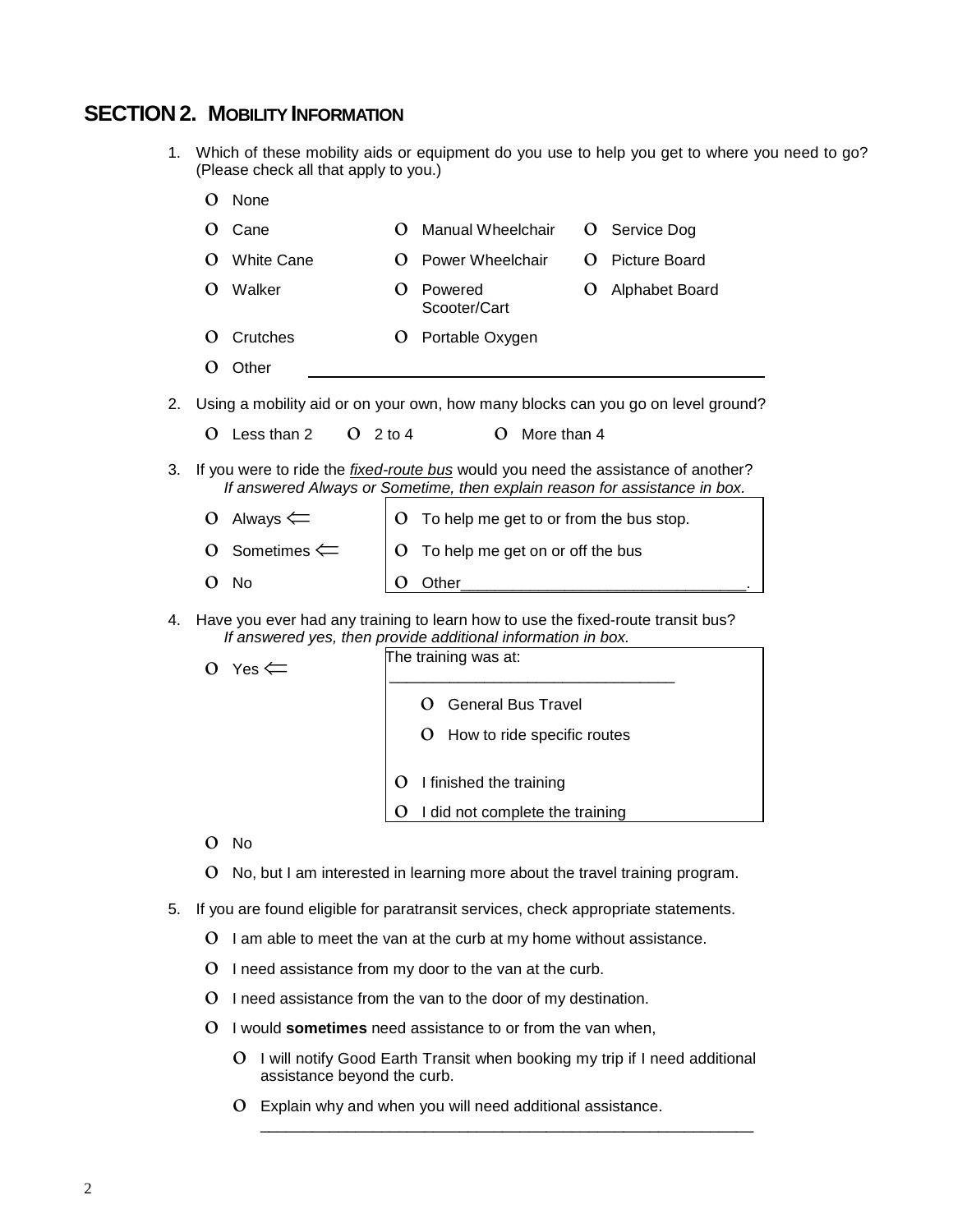|    | 1.                                                                                                |              |                                                                                                                       |   |                   |
|----|---------------------------------------------------------------------------------------------------|--------------|-----------------------------------------------------------------------------------------------------------------------|---|-------------------|
|    | 2.                                                                                                |              | <u> 1989 - Johann Barn, mars ann an t-Amhain Aonaich an t-Aonaich an t-Aonaich an t-Aonaich an t-Aonaich an t-Aon</u> |   |                   |
|    |                                                                                                   |              |                                                                                                                       |   |                   |
|    | 3.                                                                                                |              | <u> 1980 - Johann Barn, mars ann an t-Amhain Aonaich an t-Aonaich an t-Aonaich ann an t-Aonaich ann an t-Aonaich</u>  |   |                   |
|    | 4.                                                                                                |              |                                                                                                                       |   |                   |
|    | 5.                                                                                                |              |                                                                                                                       |   |                   |
|    |                                                                                                   |              |                                                                                                                       |   |                   |
|    | <b>SECTION 3. DISABILITY OR HEALTH CONDITION INFORMATION</b>                                      |              |                                                                                                                       |   |                   |
|    | Indicate all conditions that affect your ability to use the bus.<br>1. General Medical Conditions |              |                                                                                                                       |   |                   |
|    | $\Omega$<br>None                                                                                  |              |                                                                                                                       |   |                   |
|    | O<br>Cancer                                                                                       |              | O Kidney Failure                                                                                                      |   | O Pneumonia       |
|    | <b>Diabetes</b><br>$\Omega$                                                                       |              | O Organ Transplant                                                                                                    |   |                   |
|    | $\Omega$<br>Other                                                                                 |              |                                                                                                                       |   |                   |
| 2. | <b>Bone and Joint Conditions</b>                                                                  |              |                                                                                                                       |   |                   |
|    | None<br>$\Omega$                                                                                  |              |                                                                                                                       |   |                   |
|    | O Amputation of:                                                                                  |              | O Ankylosing Spondylitis                                                                                              |   | O Broken Bone     |
|    |                                                                                                   | O            | Arthritis                                                                                                             |   |                   |
|    | (please specify)                                                                                  | $\Omega$     | Fusion                                                                                                                |   | (please specify)  |
|    |                                                                                                   | $\Omega$     | Osteo-arthritis                                                                                                       |   |                   |
|    |                                                                                                   | O            | Osteoporosis                                                                                                          |   |                   |
|    | O<br>Other                                                                                        |              |                                                                                                                       |   |                   |
| 3. | Brain / Nerves / Muscle Conditions                                                                |              |                                                                                                                       |   |                   |
|    | O<br>None                                                                                         |              |                                                                                                                       |   |                   |
|    | Alzheimer's Disease<br>O                                                                          | O            | Hemiplegia                                                                                                            | O | Post-polio        |
|    | <b>Brain Injury</b><br>O                                                                          | $\mathbf O$  | Huntington's Chorea                                                                                                   | O | Quadriplegia      |
|    | Cerebral Palsy<br>O                                                                               | $\mathbf{O}$ | <b>Multiple Sclerosis</b>                                                                                             | O | Spina Bifida      |
|    | Dementia<br>O                                                                                     | $\mathbf O$  | <b>Muscular Dystrophy</b>                                                                                             | O | <b>Stroke</b>     |
|    | Epilepsy<br>O                                                                                     | $\mathbf O$  | Paraplegia                                                                                                            | O | Vertigo/Dizziness |
|    | Guillain-Barre<br>O                                                                               | O            | Parkinson's Disease                                                                                                   |   |                   |
|    | Other<br>O                                                                                        |              |                                                                                                                       |   |                   |

6. Please list your five most frequent trips, and how you get there now?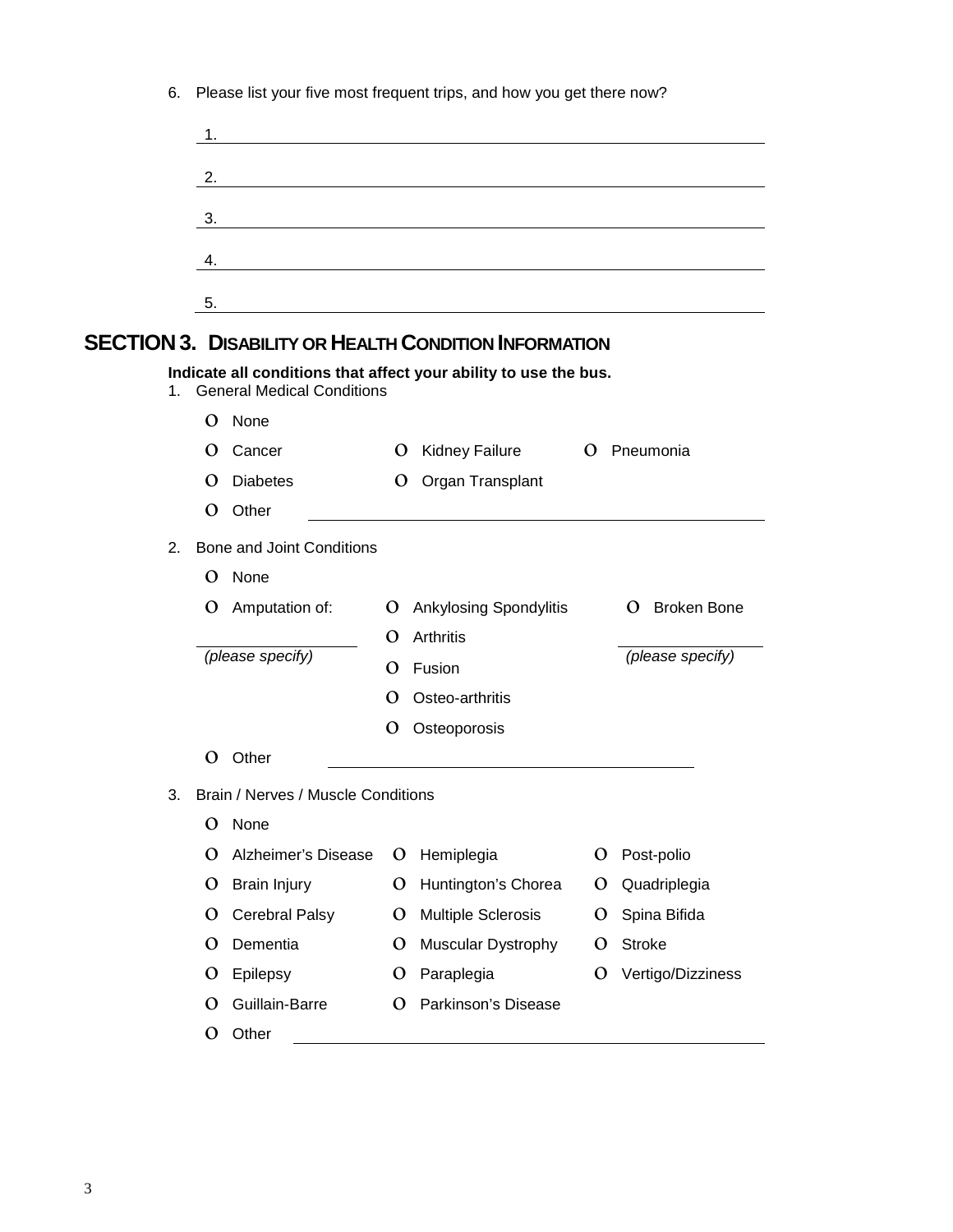4. Heart and Circulatory Conditions

|    | O            | None                                              |              |          |                                                                                                                      |              |                             |
|----|--------------|---------------------------------------------------|--------------|----------|----------------------------------------------------------------------------------------------------------------------|--------------|-----------------------------|
|    | O            | Angina                                            |              | O        | <b>Heart Attack</b>                                                                                                  | O            | <b>Heart Surgery</b>        |
|    | O            | <b>Congestive Heart</b><br>Failure                |              |          | O Peripheral Vascular<br>Disease                                                                                     |              |                             |
|    | $\Omega$     | Edema                                             |              |          | O High Blood Pressure                                                                                                |              |                             |
|    | $\Omega$     | Other                                             |              |          |                                                                                                                      |              |                             |
| 5. |              | Lung and Breathing Conditions                     |              |          |                                                                                                                      |              |                             |
|    | $\Omega$     | None                                              |              |          |                                                                                                                      |              |                             |
|    | O            | Allergies                                         | $\Omega$     |          | Chronic<br>Obstructive<br><b>Disease</b><br>Pulmonary<br>(COPD)                                                      | $\mathbf{O}$ | Emphysema                   |
|    | O            | Asthma                                            | O            |          | <b>Cystic Fibrosis</b>                                                                                               |              | O Lung Cancer               |
|    | O            | Other                                             |              |          | <u> 1980 - Jan Stein Stein Stein Stein Stein Stein Stein Stein Stein Stein Stein Stein Stein Stein Stein Stein S</u> |              |                             |
| 6. |              | Vision / Hearing / Speech Conditions              |              |          |                                                                                                                      |              |                             |
|    | $\Omega$     | None                                              |              |          |                                                                                                                      |              |                             |
|    | O            | Aphasia                                           | O            |          | Glaucoma                                                                                                             | O            | Hard of Hearing             |
|    | $\Omega$     | Cataracts                                         | O            |          | Legally Blind                                                                                                        | O            | <b>Partially Sighted</b>    |
|    | O            | Deaf-Blind                                        | O            |          | Deaf                                                                                                                 | O            | <b>Visual Field Deficit</b> |
|    | O            | Diabetic Retinopathy                              |              |          | O Night Blindness                                                                                                    |              |                             |
|    | $\Omega$     | Other                                             |              |          |                                                                                                                      |              |                             |
| 7. |              | Developmental / Mental Conditions                 |              |          |                                                                                                                      |              |                             |
|    | $\Omega$     | None                                              |              |          |                                                                                                                      |              |                             |
|    | $\Omega$     | Autism                                            | $\Omega$     |          | Dwarfism                                                                                                             | O            | <b>Mood Disorder</b>        |
|    | $\mathbf{O}$ | Developmental<br><b>Disability</b>                | $\mathbf{O}$ |          | <b>Mental Retardation:</b>                                                                                           | O            | Psychosis                   |
|    |              | Mild<br>O                                         |              | $\Omega$ | Mild                                                                                                                 | O            | <b>Thought Disorder</b>     |
|    |              | Moderated<br>O                                    |              | $\Omega$ | Moderate                                                                                                             |              |                             |
|    |              | Severe<br>O                                       |              | O        | Severe                                                                                                               |              |                             |
|    | O            | Other                                             |              |          |                                                                                                                      |              |                             |
| 8. |              | Is your health condition or disability temporary? |              |          |                                                                                                                      |              |                             |
|    |              | O Yes $\Leftarrow$                                |              |          | How long do you expect it to last?                                                                                   |              |                             |
|    |              |                                                   |              |          | Number of years _____________                                                                                        |              |                             |
|    |              |                                                   |              |          | How long have you had this condition or disability?                                                                  |              |                             |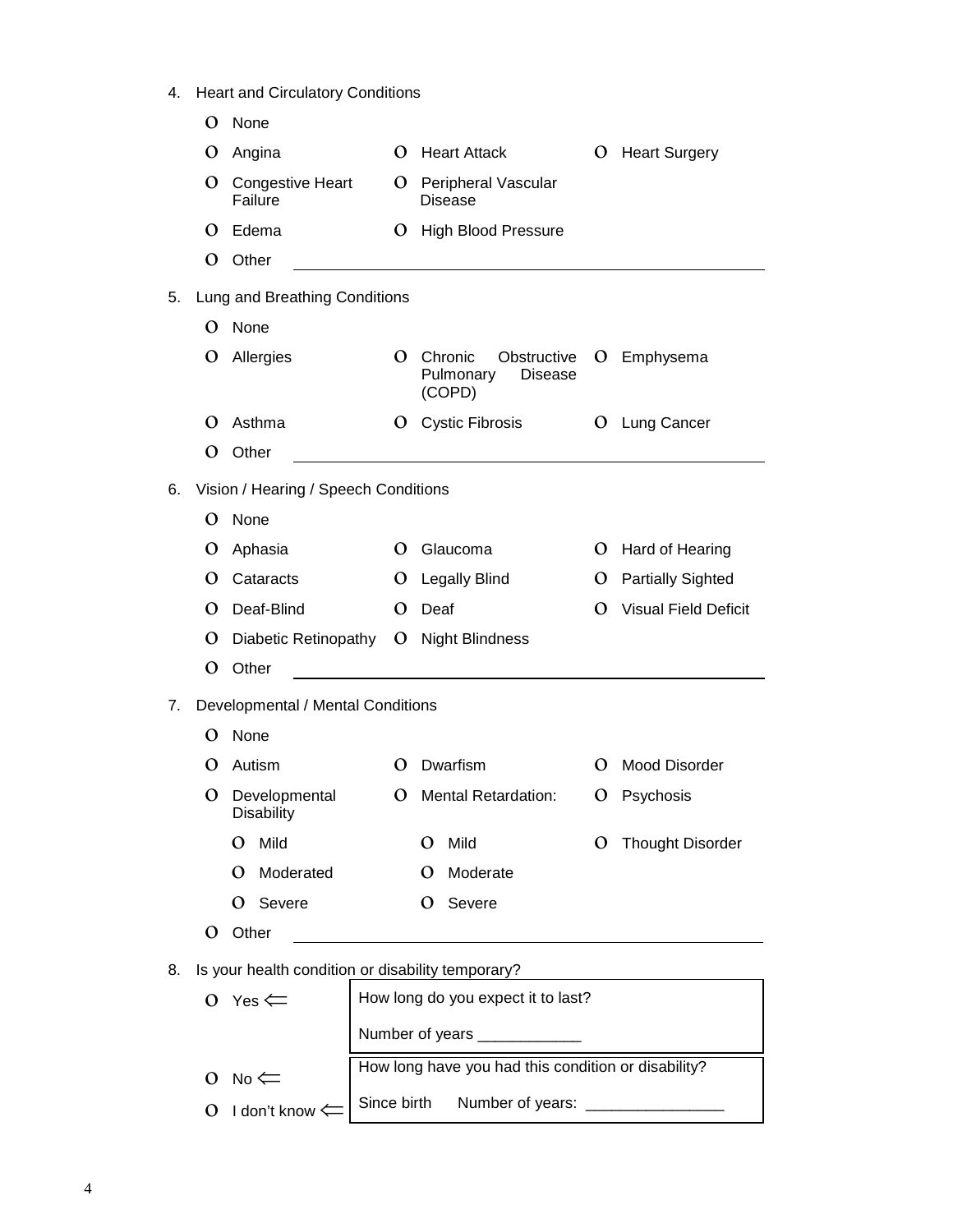9. Does your disability or health condition change from time to time in ways which affect your ability to use the bus?

| O Yes $\Leftarrow$ | Please Describe: |
|--------------------|------------------|
|                    |                  |
|                    |                  |
|                    |                  |

ο No

#### **SECTION4.FIXED ROUTE BUS USE INFORMATION**

(Please answer all questions even if you do not ride the regular fixed route bus.)

1. Do you ride regular (fixed-route) bus service?

 $\overline{O}$  Yes  $\leftarrow$  How many days per week? \_\_\_\_\_\_\_\_\_\_ How many days per month? \_\_\_\_\_\_\_\_\_\_

- ο No
- ο No, but I used to ride the bus
- 2. Can you communicate with a bus driver yourself or with the help of an aid (such as a letter board or bus route ID cards)?
	- ο Yes
	-

ο No ⇐ *Please check all that apply.* ο I cannot understand the driver

- 
- ο I need a communication aid and don't have one

\_\_\_\_\_\_\_\_\_\_\_\_\_\_\_\_\_\_\_\_\_\_\_\_\_\_\_\_\_\_\_\_\_\_\_\_\_\_\_\_\_\_\_\_\_\_

- ο Other people cannot understand me
- ο Other
- 3. How many blocks do you need to go to get to a bus stop?

| $O$ Less than $2$ $O$ 2 to 4 | O More than 4 O Don't know |  |
|------------------------------|----------------------------|--|

- 4. Using a mobility aid or on your own, can you make your way to the bus stop?
	- ο Yes

 $O \quad No \leftarrow \quad$  Please check all that apply. ο I can't find the stop because I get confused ο I need someone to help me get there ο I could with training ο I don't want to ride the fixed route service buses ο The ground is too uneven for me to get there ο I can't go that far ο Heavy rain makes it impossible for me to get there ο Other \_\_\_\_\_\_\_\_\_\_\_\_\_\_\_\_\_\_\_\_\_\_\_\_\_\_\_\_\_\_\_\_\_\_\_\_\_\_\_\_\_\_\_\_\_\_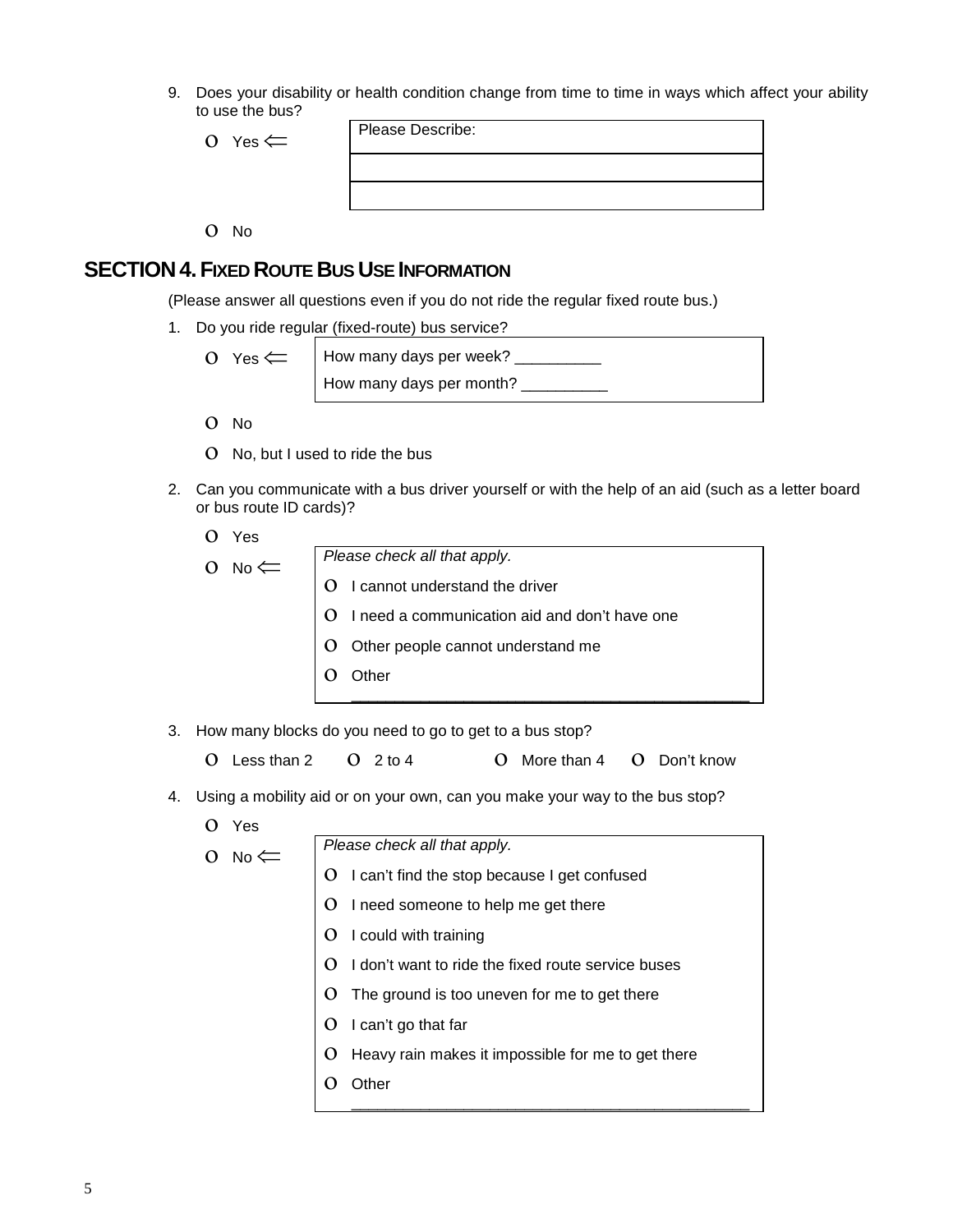5. Can you wait 10 minutes at a bus stop that does not have seats and a shelter?

| Yes                  |                                                               |
|----------------------|---------------------------------------------------------------|
| No $\leftleftarrows$ | Please check all that apply.                                  |
|                      | I get too confused and might get lost                         |
|                      | I don't like to wait that long                                |
|                      | Standing for 10 minutes makes me too tired to ride the<br>bus |
|                      | Very cold weather is dangerous to my health                   |
|                      | Very hot weather is dangerous to my health                    |
|                      |                                                               |
|                      |                                                               |

- ο No, but I could wait for 10 minutes at a stop which does have seats and a shelter.
- 6. Do you know where to get off the bus or can you find out?
	- ο Yes

|  | $\bigcirc$ No $\leftarrow$ | Please check all that apply.                       |  |  |  |
|--|----------------------------|----------------------------------------------------|--|--|--|
|  |                            | O   get confused or can't remember where I'm going |  |  |  |
|  |                            | $\overline{)$ O I don't know where the bus stop is |  |  |  |

- ο I need a communication aid and don't have one
- ο I could with training
- ο Other
- 7. From where the bus stops to let you get off, can you make your way to the place you need to go?

\_\_\_\_\_\_\_\_\_\_\_\_\_\_\_\_\_\_\_\_\_\_\_\_\_\_\_\_\_\_\_\_\_\_\_\_\_\_\_\_\_\_\_\_\_\_

ο Yes

| N۵ |  |
|----|--|

ο No ⇐ *Please check all that apply.*

- ο I get confused or can't remember where I'm going
- ο I need someone to help me get there
- ο I feel unsafe there
- ο I don't want to ride the bus
- ο The ground is too uneven or steep for me to get there

\_\_\_\_\_\_\_\_\_\_\_\_\_\_\_\_\_\_\_\_\_\_\_\_\_\_\_\_\_\_\_\_\_\_\_\_\_\_\_\_\_\_\_\_\_\_

- ο I can't walk that far
- ο I could with training
- ο Other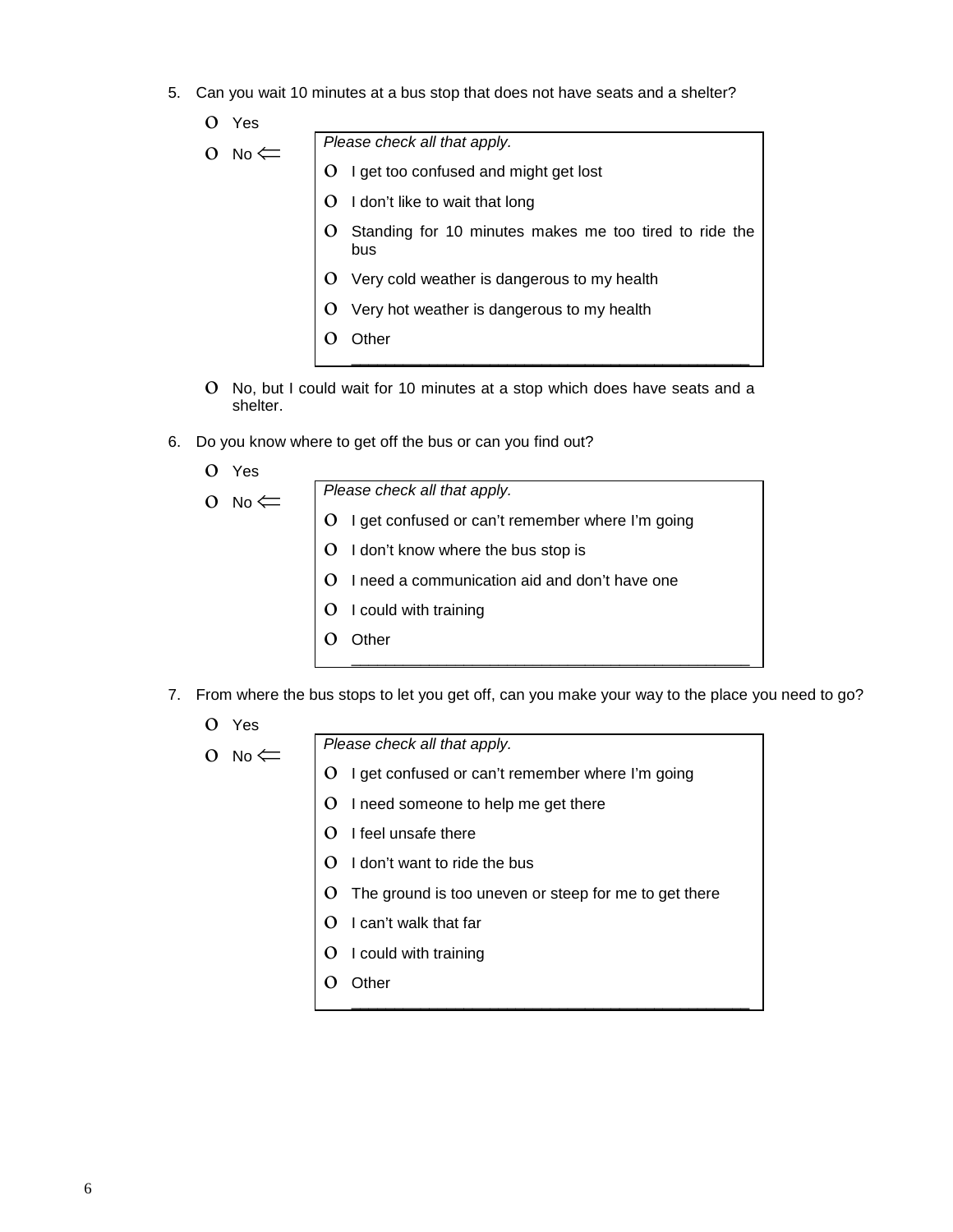8. Are there any other conditions which limit your ability to use the bus?

| O Yes $\leftarrow$ |  |
|--------------------|--|
|                    |  |
|                    |  |
| $O$ No             |  |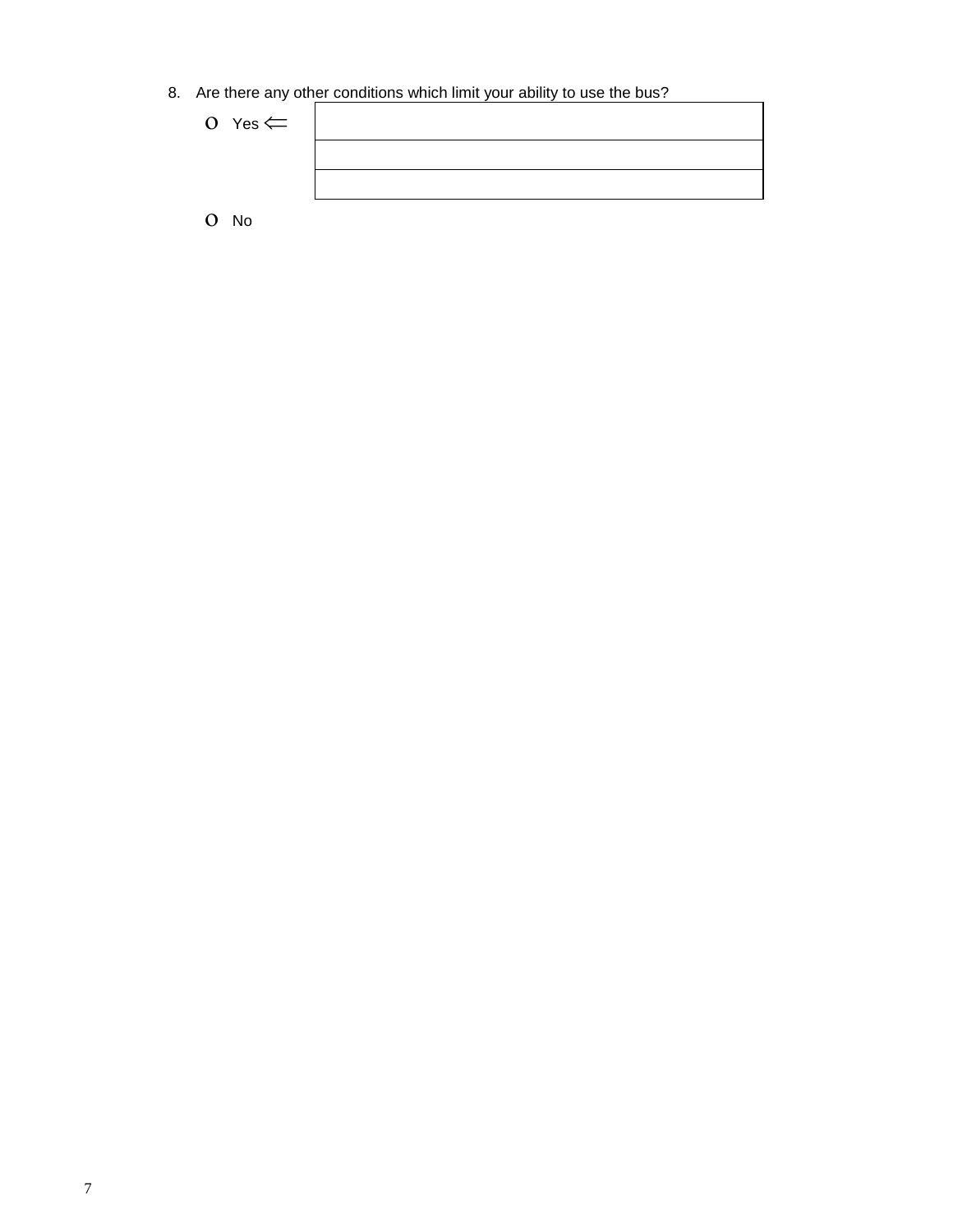#### **SECTION 5. APPLICANT SIGNATURE**

#### *Do not detach—must be submitted with application*

1. I certify that the information I gave in this application is true and correct. I understand that falsification of information may result in denial of service. I understand all information will be kept confidential, and only the information required to provide the services I request will be disclosed to those who perform those service. I understand that TPCG may contact the health care professional who has completed the Professional Verification attached to this application, in order to confirm this information.

Applicant Signature Date

Person completing form if other than applicant (please check one):

- ο I certify that the information provided in this application is true and correct based upon information given to me by the applicant.
- ο I certify that the information provided in this application is true and correct based upon my own knowledge of the applicant's health condition or disability.

Exceptions or Additions:

| Last Name                 | <b>First Name</b>    | Initial |
|---------------------------|----------------------|---------|
| Address                   | City                 | Zip     |
| Date:                     |                      |         |
|                           |                      |         |
| Daytime Phone             | <b>Evening Phone</b> |         |
|                           |                      |         |
| Relationship to Applicant |                      |         |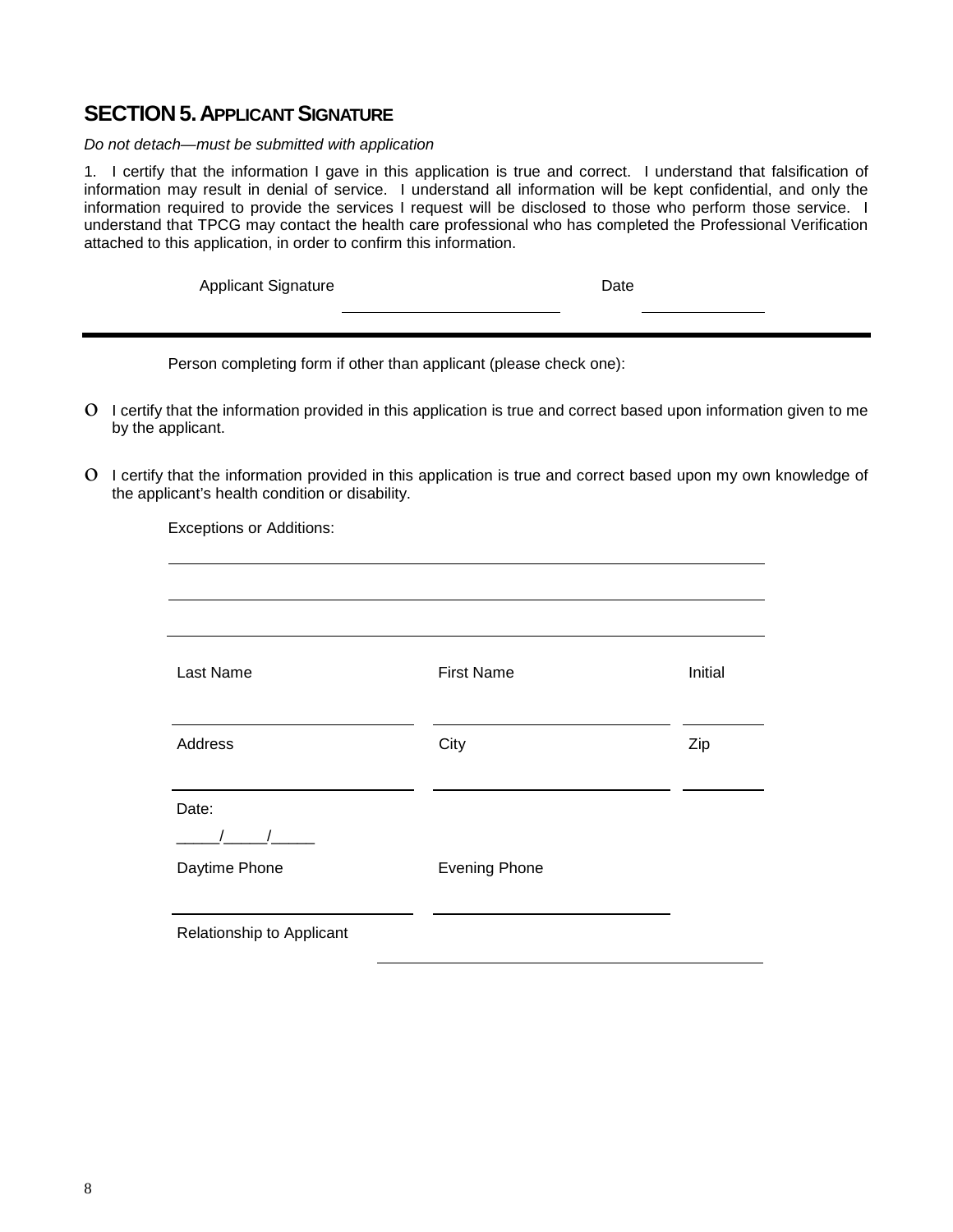### **SECTION 6. Professional Verification**

**NOTE: This portion of the TPCG Paratransit Eligibility Certification Application must be completed by one of the following currently licensed professionals: Registered Nurse, Physician, Social Worker, Psychologist, Physical Therapist, Chiropractor, Occupational Therapist, Speech Pathologist, Nurse Practitioner, Physician's Assistant, Mental Health Counselor, Respiratory Therapist, Vocational Rehabilitation Counselor, or Recreation Therapist employed by a medical facility.**

The Americans with Disabilities Act of 1990 (ADA) is a civil rights bill which bans discrimination against people with disabilities. To meet their needs, public bus systems must provide a variety of services.

The applicant may be found eligible for paratransit van service for all trips he/she request, or eligible (based on functional ability) for some trips requests but not for others, or capable of using the regular bus.

NOTE: All TPCG buses are Low-floor vehicles which eliminate steps to enter a bus, and feature ramps for wheelchairs.

The information you provide will enable us to make an appropriate determination for each trip request. All information will be kept confidential. Thank you for your assistance.

Capacity in which you know the applicant:

What is the diagnosis of the applicant's disability? Please describe specifically as possible in layman's terms:

Does the applicant's condition prevent him/her from using a low-floor ramp equipped bus?

Is this condition temporary?

ο No ο Yes, for \_\_\_\_\_ months